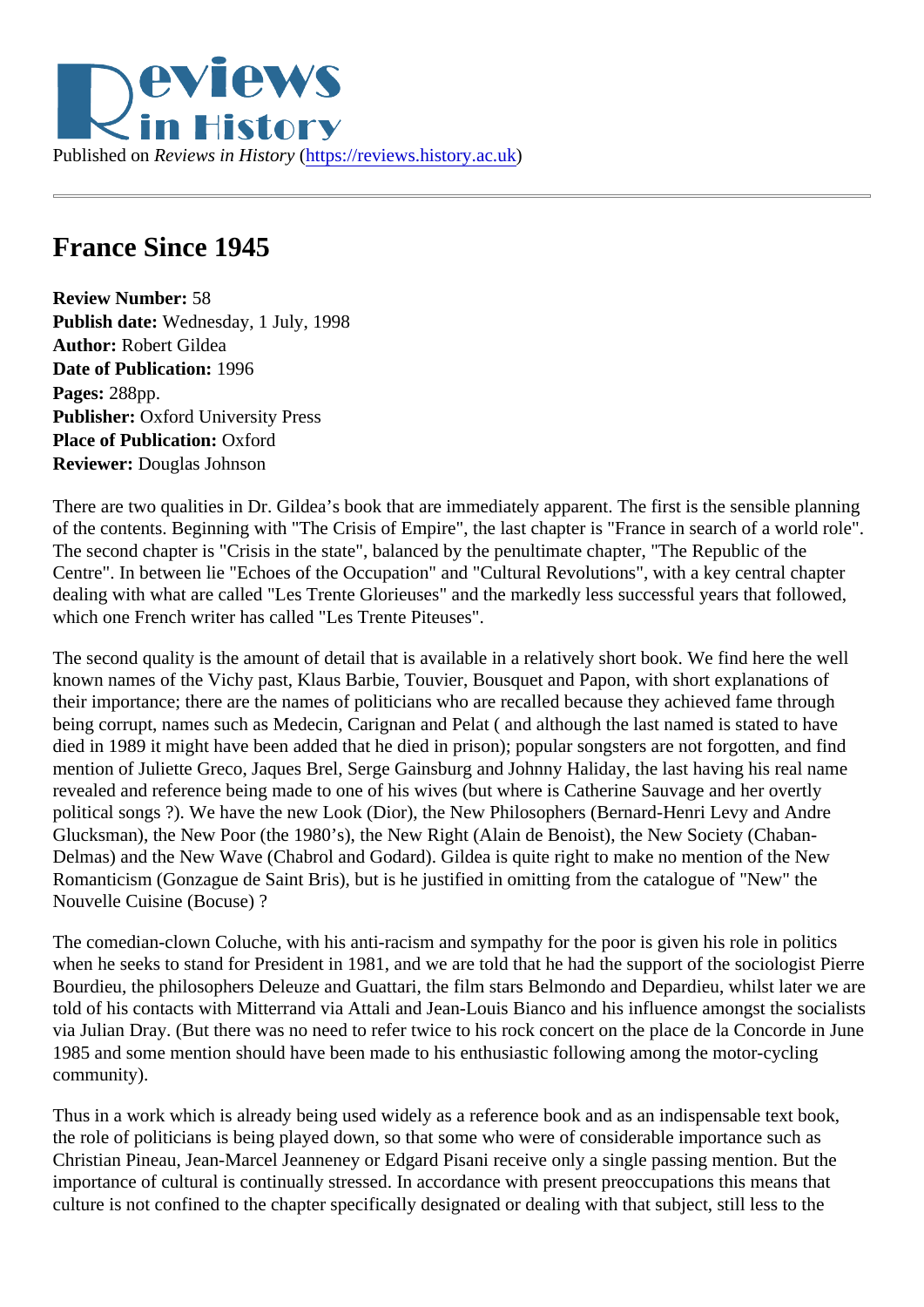work of the Ministers of Culture whom Gildea has singled out, Malraux and Lang (other inhabitants of the rue de Valois, such as Duhamel, are not mentioned in this context). But culture is headlined in many places.

For example, at the beginning of the book, the author classifies the phenomenon of anti-Americanism largely in cultural terms. He gives importance to the role of the supremely American drink, "Coca-Cola". He shows how the pre-1939 slogan "mourir pour Danzig" was mimicked by the slogan "mourir pour le Coca-Cola" indicating a fate that was undesirable. Coca-Cola is explained as being an image. It meant American capitalism, American bad taste in competition with the wine, the fruit juice and the mineral water which were part of the French civilization. It was not only the Communists who felt deeply about the dangers of being "coca-colonised".

Yet the inhabitants of Ploermel, in Brittany, to take one example out of many, were not anti-American because of Coca-Cola. Their town had been destroyed by American bombing. The bitterness caused by high level bombing of the American Air Force was very real. And although it is difficult to assess the extent of knowledge about the history of the war years - it was widely known that Roosevelt had been a friend to Vichy, that he had hoped to establish some sort of American provisional government in France which would issue its own currency, that he had treated France as a vassal rather than an ally. If one turned to legend, had not America protected German war criminals, were the Americans not pouring money into Germany, was not the Marshall Plan an attempt by American capital to take over France ?

Had Dr. Gildea pursued the theme of anti-Americanism, he would have seen how de Gaulle told, in his Memoirs, of the American general who had tried to stop the victory parade down the Champs Elysees on 26 August 1944. "Naturally" commented de Gaulle "I paid no attention". In the 1960s the General is alarmed at the prospect of America being in the position of a colonial power, and ordering the closure of certain French enterprises and he expresses his determination never to allow such a situation to arise. Post de Gaulle anti-Americanism is not cultural in any way, as any examination of cinemas and television programmes shows. But all French governments have shown a determination to stand aside from American foreign policy and to fear of American domination, whilst admiring what was dynamic and democratic in American society.

The directness with which Dr. Glidea are solves problems is admirable. Thus, when answering the question of why there was not a Communist revolution in France in 1944, he gives three reasons. Firstly, because France was ultimately liberated by the Allied forces rather than by the internal Resistance. Secondly, because de Gaulle made the restoration of the state a priority and succeeded in establishing the machinery of governmental authority very rapidly (a measure which also foiled American attempts to use their military authority and currency). Thirdly, because the majority of the party was not in favour of a revolutionary seizure of power, and de Gaulle was seen by Stalin as an agent who would limit the authority of the Anglo-Saxon powers in the West. It is refreshing to read such clear statements which do not get lost in speculations about the divisions within the Communist party, with Duclos suggesting that Thorez had become too much of a parliamentarian, Thorez being alarmed by Marty's influence in the Internationale, and the power and influence of the party varying from one Resistance group to another.

Dr. Gildea is equally direct, but perhaps a bit rapid in his account of the decline of the Communist Party. Bearing in mind that he has a section on the transition from Marxism to gauchism (where he puts Althusser, curiously enough, alongside Castoriadis, Lefebvre and 'Cohn-Benditism') and a section on the union of Communists and Socialists, the suggestion that there was a decline in the 1980's simply because of the incompetence of the party direction is scarcely adequate. There is much more to write about changes in the basis of communist traditional strength, as well as about divisions within the Party's leadership.

The effect on the French of the pulling down of the Berlin Wall in November 1989 is well described, with its revival of French fears and phobias. President Mitterand escapes censure and his policy is given a steadfast coherence which he probably does not deserve. But in his conclusion the author does not spare criticism of France as a whole, explaining that the Franco-German axis in Europe must be maintained and that France should be more 'reticent' as he puts it, referring to its colonial adventures in recent years. Dr. Gildea, after